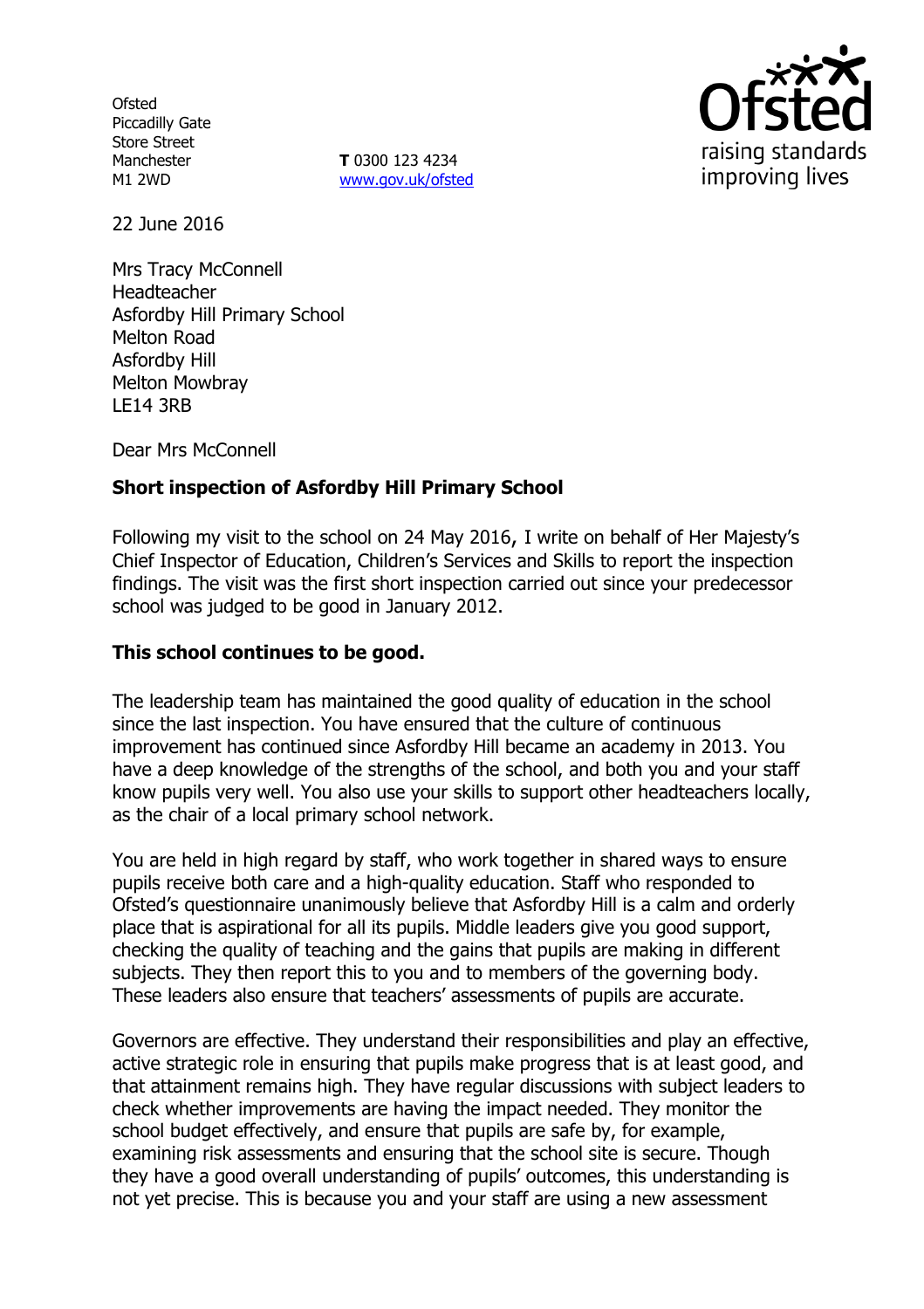

system and, as a result, you have not given the governors current details of the progress and attainment in different year groups and subjects. They are not therefore able to hold you to account as effectively as they could.

You have also ensured that the school environment reflects your high aspirations. Classrooms and corridors display many examples of exceptional two- and threedimensional artwork that reflect and celebrate your pupils' skills and creative talents, as well as their progress in the wider curriculum. These displays include a life-sized, replica ancient Egyptian sarcophagus and mummy, proudly displayed in the school hall.

The exciting, broad curriculum that your staff provide makes pupils eager to learn. Topics have history-based themes that make learning come alive. For example, pupils in key stage 1 learn about, among many other things, both dinosaurs and Florence Nightingale in 'The Good, the Bad and the Extinct!' In key stage 2, through the topic 'Reinventing the Wheel' pupils find out about magnets and forces, and the culture of Stone Age Britain. The curriculum is enriched with clubs that keep pupils healthy and that capture their interest. These include unusual sporting clubs, such as fishing. In addition, you ensure that pupils' musical skills are nurtured, with pupils learning at least three instruments during their time at your school.

As a result of effective teaching, pupils make good progress from their starting points. They leave well prepared for the next stage of their education with skill levels that are at least in line with, and often higher than, those nationally. Pupils' progress in mathematics is particularly rapid. Actions in your school development plan show that you are working effectively to ensure that pupils' gains in writing accelerate to match this. You have also spent the school's pupil premium funding effectively to ensure that the gaps in attainment between disadvantaged pupils and others are closing. This is because disadvantaged pupils are making at least as much progress as, or more than, other pupils.

Pupils leave your school as reflective, caring and moral young people. This is because all staff reflect the attitudes and behaviours they expect from pupils. You ensure that pupils' spiritual, moral, social and cultural development is extremely good. Pupils understand and respect cultures and faiths different from their own, and cooperate closely. Pupils display very positive attitudes to their learning and show caring attitudes to each other. Pupils I met told me how proud they are to be members of the school.

Your approach, the dedication of staff and the quality of teaching has resulted in parents holding your school in high regard, and applications to the school are rising as its reputation increases. One parent who responded to Ofsted's online questionnaire, Parent View, explained how Asfordby Hill is a 'fantastic school that parents clamber to get their children in'.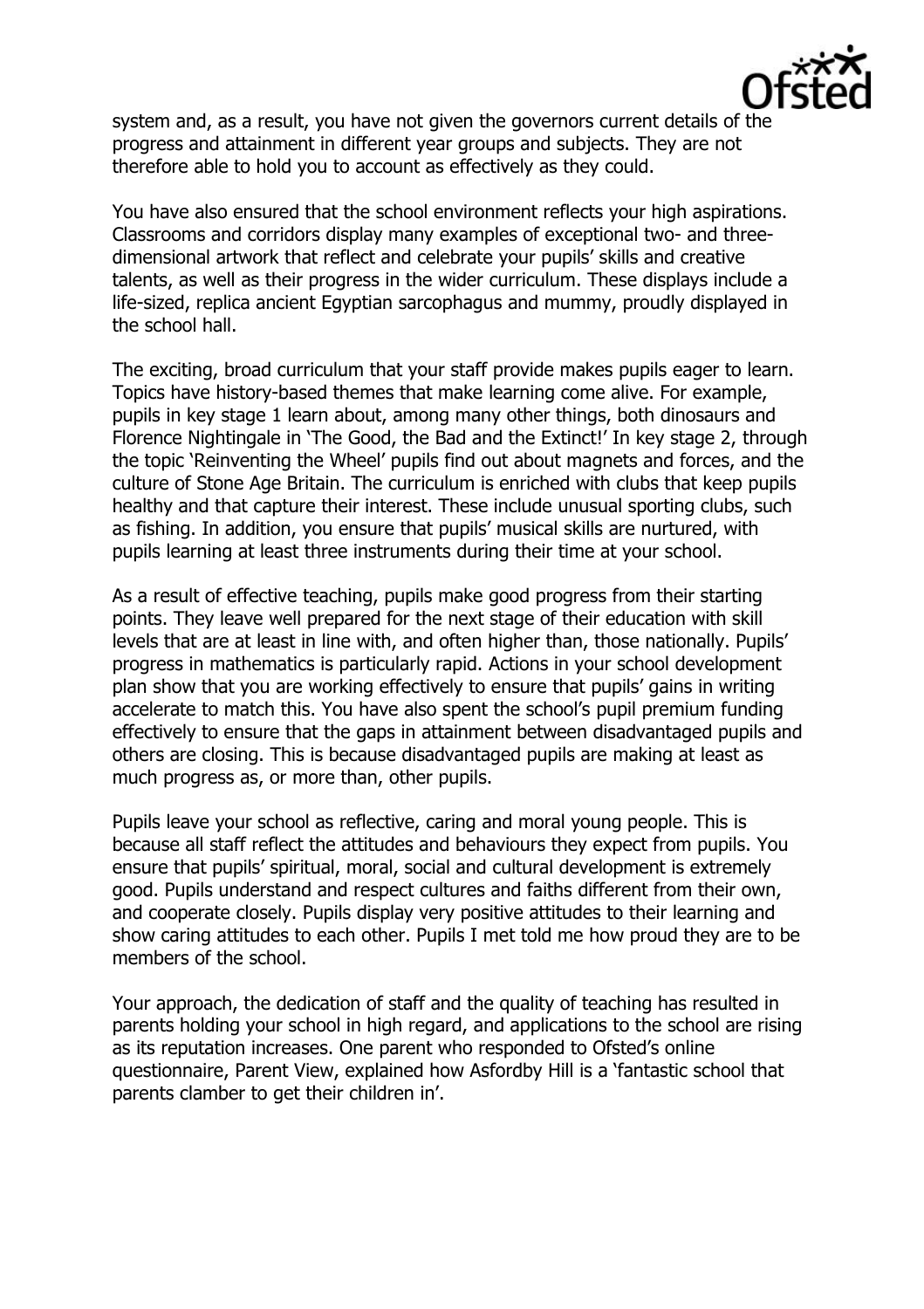

# **Safeguarding is effective.**

You and your staff know that the protection of your pupils is critical. You have ensured that staff are trained effectively in knowing the different forms of abuse and that they understand the warning signs which suggest that a child may be being harmed. Staff know the procedure to report any concern they have. You ensure that staff are recruited safely, and the school's central register meets requirements. During my visit, I examined samples of the most recent referrals you have made to external agencies. These show that you keep good records and that these referrals are made promptly to protect pupils. The school's safeguarding policy is fit for purpose, though you are attending to a minor adjustment to update the name of the governor who has a responsibility to check safeguarding procedures.

Pupils I met during my visit were very keen to tell me that they felt safe in school. They told me how staff teach them about the potential risks they may face. During my visit I saw this for myself, with pupils in Year 6 learning about the dangers of medicines and drugs in the 'life education caravan' that visits the school annually. Parents who responded to Parent View confirmed unanimously that their children are safe in school and well looked after by staff.

# **Inspection findings**

- You provide high-quality leadership that benefits not only your school but others too. For example, you are chair of a local primary school network and support other local headteachers with aspects such as planning, assessment and lesson observation. Your lead your school with integrity and are, justifiably, highly regarded for your approach and deeply respected for your effectiveness.
- Your school development plan is effective because it addresses those aspects of the school that need further improvement, such as pupils' writing, and reading for the most able pupils.
- **Procedures for managing the performance of staff are effective. All teachers** and teaching assistants are given targets to improve further the work that they do. Governors check that any salary increases for teachers are justified by those teachers meeting their targets and improving their classroom performance. Staff are given good-quality training to improve their skills, and those teachers who are new to teaching, or who are less confident, are supported well.
- **Parents who responded to Parent View expressed highly positive views of all** aspects of the school. A very large majority think that pupils are well behaved and that the school responds well to any concerns. Parents unanimously agreed that the school was well led and managed, that pupils are taught well and that their child makes good progress. One parent explained how, since starting school, 'my boy has come on in leaps and bounds'. Another told how her daughter 'loves school and is disappointed when the weekend comes'. Parents also expressed unanimous support for the headteacher and said that they would recommend the school to others.
- Children enter the Reception class with skill levels below those typically found in children of the same age. They make good progress and the proportion of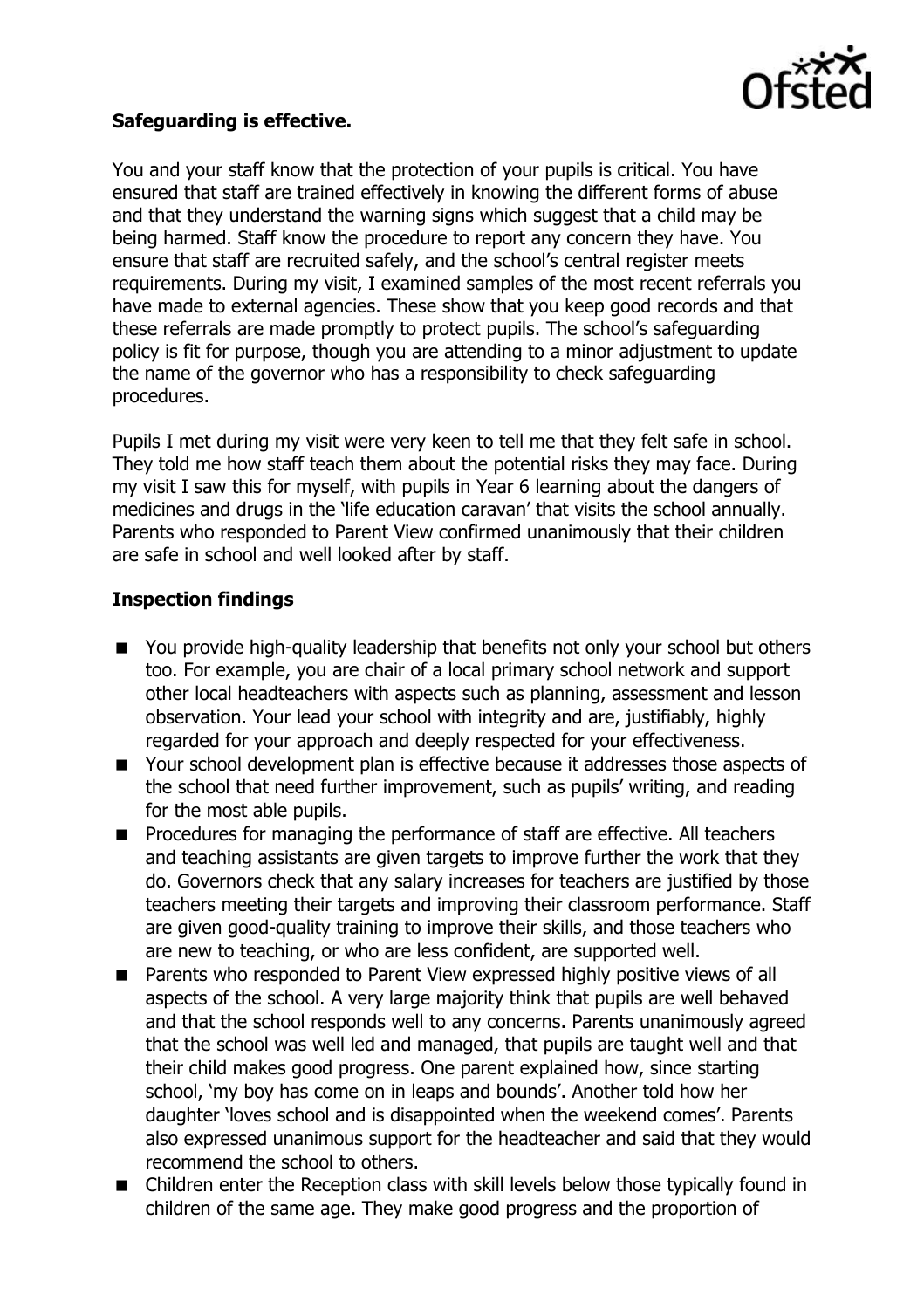

pupils who achieve a good level of development is in line with the national average. Pupils' good progress continues in key stage 1 and 2 and, by the end of Year 6, pupils leave with skill levels that are in line with, or above, those of other pupils nationally. Last year, the proportion of pupils making the progress expected of them, and more than this, was in line with, or above, the national average. This continues to be the case for pupils currently in the school.

- During my visit, I examined a considerable amount of pupils' written work from all year groups. This confirms that pupils' progress is good overall. Pupils make rapid gains in mathematics, showing a quickly increasing confidence in using and applying number. In Year 1, for example, pupils are partitioning numbers into 10s and 1s. By Year 2, they are becoming proficient in subtracting two-digit numbers. The oldest pupils are solving complex equations in algebra and other particularly challenging mathematical problems.
- Though pupils' progress in writing is not as fast as it is in mathematics, it is nevertheless nothing less than good. For example, pupils in Year 1 recently wrote to a visiting palaeontologist, using the correct style and showing their growing flair and creativity. In Year 6, pupils are using their secure knowledge of grammar and language to write engagingly in a wide variety of ways. One Year 6 pupil had written, 'His bloodshot eyes laughed in glee and he let out an ominous roar that – if anyone had happened to be nearby – would have sent shivers down their backs'.
- **Pupils make good progress in science. They are given regular, practical** opportunities to investigate and to record their results in a variety of ways. Teachers ensure that, while giving guidance to pupils where needed, they give opportunities for pupils to think for themselves and make appropriate choices when undertaking their work.
- You are ensuring that teaching is good or better in almost all classes. Where it is not, you are addressing this effectively. Teachers have a secure knowledge of the subjects they teach. They question pupils effectively about what they know, and give them work that is both challenging and that meets their needs. Where pupils do not understand what they are being taught, teachers quickly note this and give them support to help them catch up. Due to the high quality of teaching overall, pupils are industrious and make good progress.
- Good teaching begins in Reception, where adults ask children questions that make them think. For example, in one lesson I saw, pupils were being asked, 'Why do you think that the mouse will be the Gruffalo's friend?' Children listen to adults and respect them from an early age.
- **Pupils behave extremely well both in lessons and around the school. They have** excellent attitudes to their learning, work hard and show respect to their classmates and to staff. They are polite to visitors and help each other. For example, pupils in Year 6 show children who are new to the Reception class how to line up sensibly and have their lunch together. They also help younger pupils to play games at breaktimes.
- **Pupils rarely fall out, but when it happens staff encourage them to think of their** own solutions first in order to resolve disagreements. This helps pupils to be reflective, resourceful and independent. However, pupils say that if they need to they can approach any member of staff if they are worried about anything.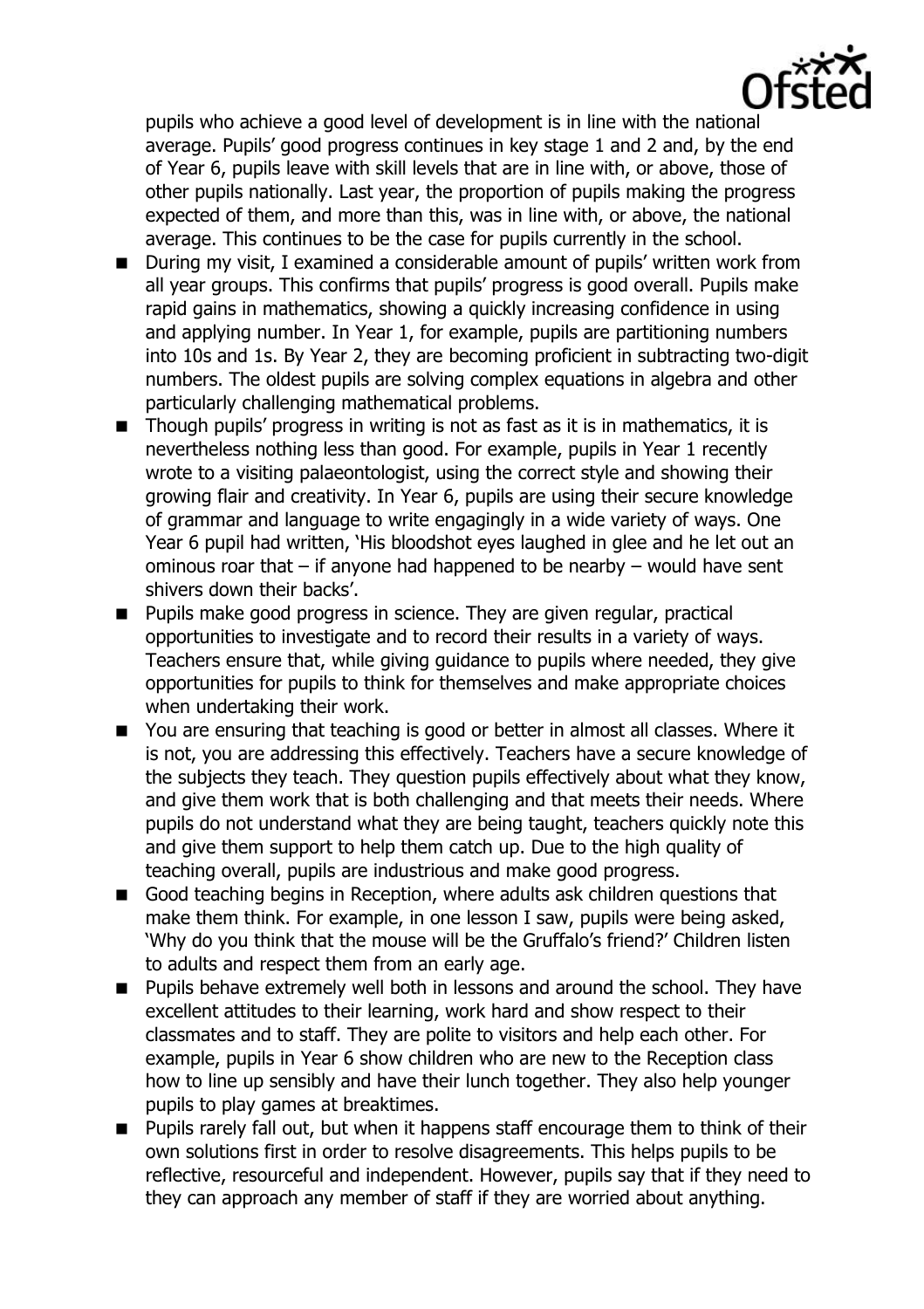

Pupils say that bullying and name-calling are very rare and that staff deal with them effectively and very quickly.

- Many pupils have taken up the school's new 'Citizenship Scheme'. Pupils undertake responsibilities at school, such as having good attendance and tidying shared areas, and at home by, for example, making their bed and keeping their bedrooms tidy. Older pupils hold responsibilities within the community by, for example, raising money for charity. All pupils in Year 5 and 6 are trained in first aid so that they can help someone else if they are injured.
- Pupils have a good understanding of fundamental British values. Pupils I met during my visit told me how it is important for them to follow the school's rules, and why the law helps protect people. They showed respect for other people, faiths and cultures and told me that they think it is a good thing that everyone is different. They enjoy taking part in the many opportunities to express their opinions and, for example, to elect members of the school council.
- Attendance at the school is consistently high and is above the national average. Pupils enjoy attending and no pupils are currently persistently absent.

#### **Next steps for the school**

Leaders and those responsible for governance should ensure that:

■ together, they examine pupils' current outcomes in different year groups and subjects, in order that governors can hold leaders even more effectively to account for the progress that pupils are making.

I am copying this letter to the chair of the governing body, the director of education, the regional schools commissioner and the director of children's services for Leicestershire. This letter will be published on the Ofsted website.

Yours sincerely

Roary Pownall **Her Majesty's Inspector** 

# **Information about the inspection**

During the inspection, I met with you, representatives of the governing body and the lead teacher for assessment. We visited all classes to observe teaching and learning. I looked at pupils' work across the school. I observed pupils' behaviour in lessons and met with groups of them at breaktime. I considered the views of 29 parents posted on Ofsted's online survey, Parent View, alongside the school's most recent questionnaire. I read a range of documents, including the school's selfevaluation, your school development plan and information on outcomes for pupils currently in the school. I visited the breakfast club, which is maintained by the governing body, to check that pupils were safe. I studied information related to